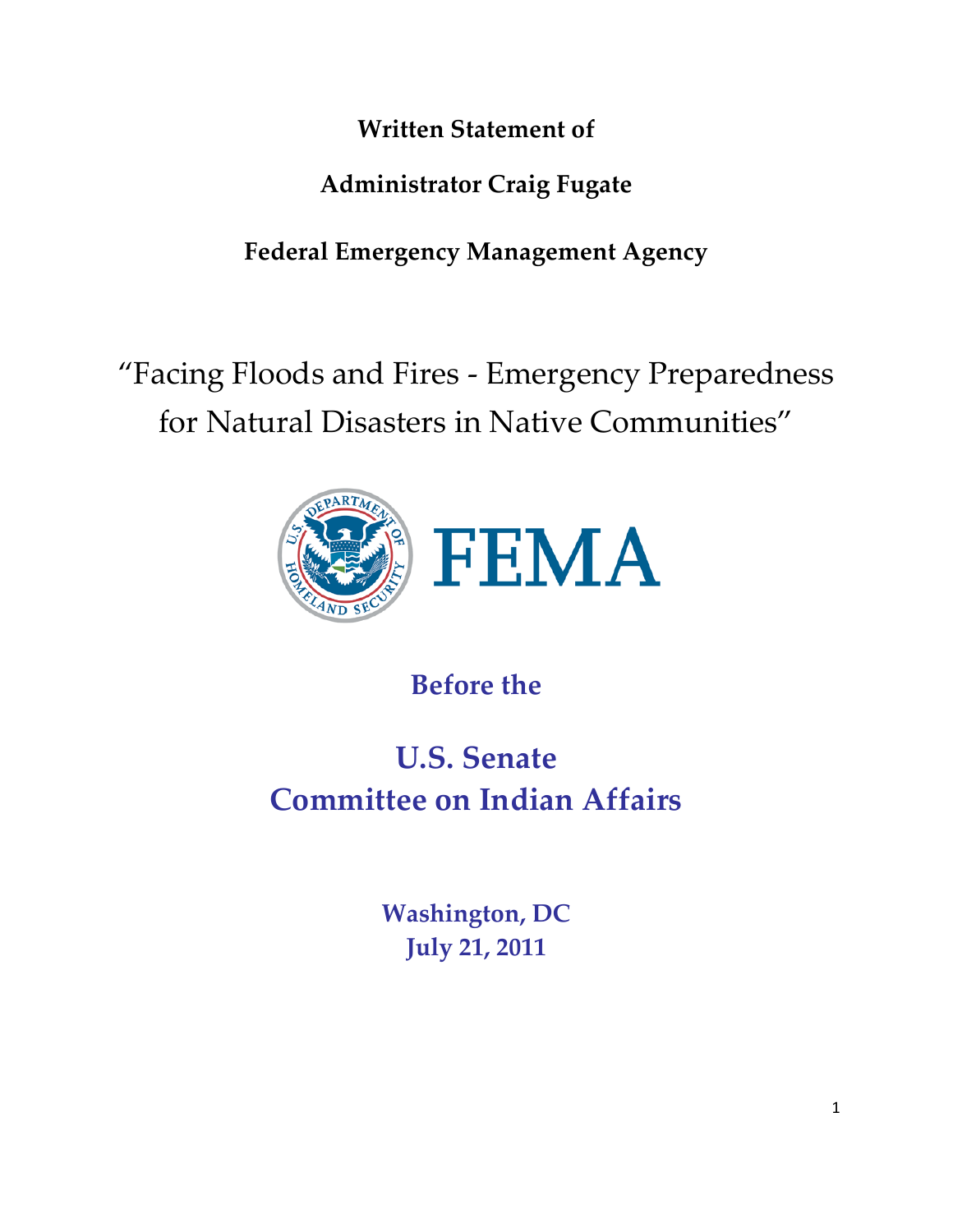#### **I. Introduction**

Good afternoon Chairman Akaka, Vice Chairman Barrasso, and distinguished Members of the Committee. My name is Craig Fugate and I am the Administrator of the Federal Emergency Management Agency (FEMA). It is an honor to appear before you today on behalf of FEMA to discuss tribal communities and emergency preparedness.

#### **II. FEMA's Tribal Policy reflects the "Whole Community"**

To address the demands and challenges of emergency management, the work of FEMA is interconnected with all our partners and stakeholders in an effort we call the "Whole Community." As part of this effort, FEMA and its partners at the federal level; state, local, and tribal governments; non-governmental organizations in the non-profit, faith-based, and private sector communities; as well as individuals and communities work together to leverage our strengths to support emergency management efforts in communities across the country.

FEMA`s leadership in emergency management comes from diverse backgrounds, but we share something vital: direct, on-the-ground experience in state, local, and tribal emergency management. Our experiences have helped us realize and appreciate the important role that our partners play in disaster preparedness, response, and recovery. FEMA`s success is heavily dependent upon our ability to communicate, coordinate, support, and work closely with these groups.

FEMA continues to build on past tribal partnerships while developing new relationships. Tribal communities, with their long history in community disaster response and recovery, are a particularly important stakeholder in our whole community initiative. FEMA recognizes the consistent participation and partnership of American Indian and Alaska Native tribal governments is vital in assisting FEMA to achieve its mission.

FEMA and the Department are committed to enhancing nation-to-nation relations with tribal governments. The first FEMA Tribal Policy was created in 1998 after tribal communities reached out to then-Administrator James Lee Witt. The policy forged a commitment to building strong and lasting partnerships and assisting tribes in preparing for hazards, reducing vulnerabilities, and recovering from disasters.

Under the current Administration, and Department of Homeland Security Secretary Janet Napolitano, FEMA updated and strengthened its Tribal Policy, which I signed in June 2010. The new FEMA Tribal Policy is even more robust than the previous version and details a more collaborative engagement between FEMA and the 565 federally-recognized tribes across the country.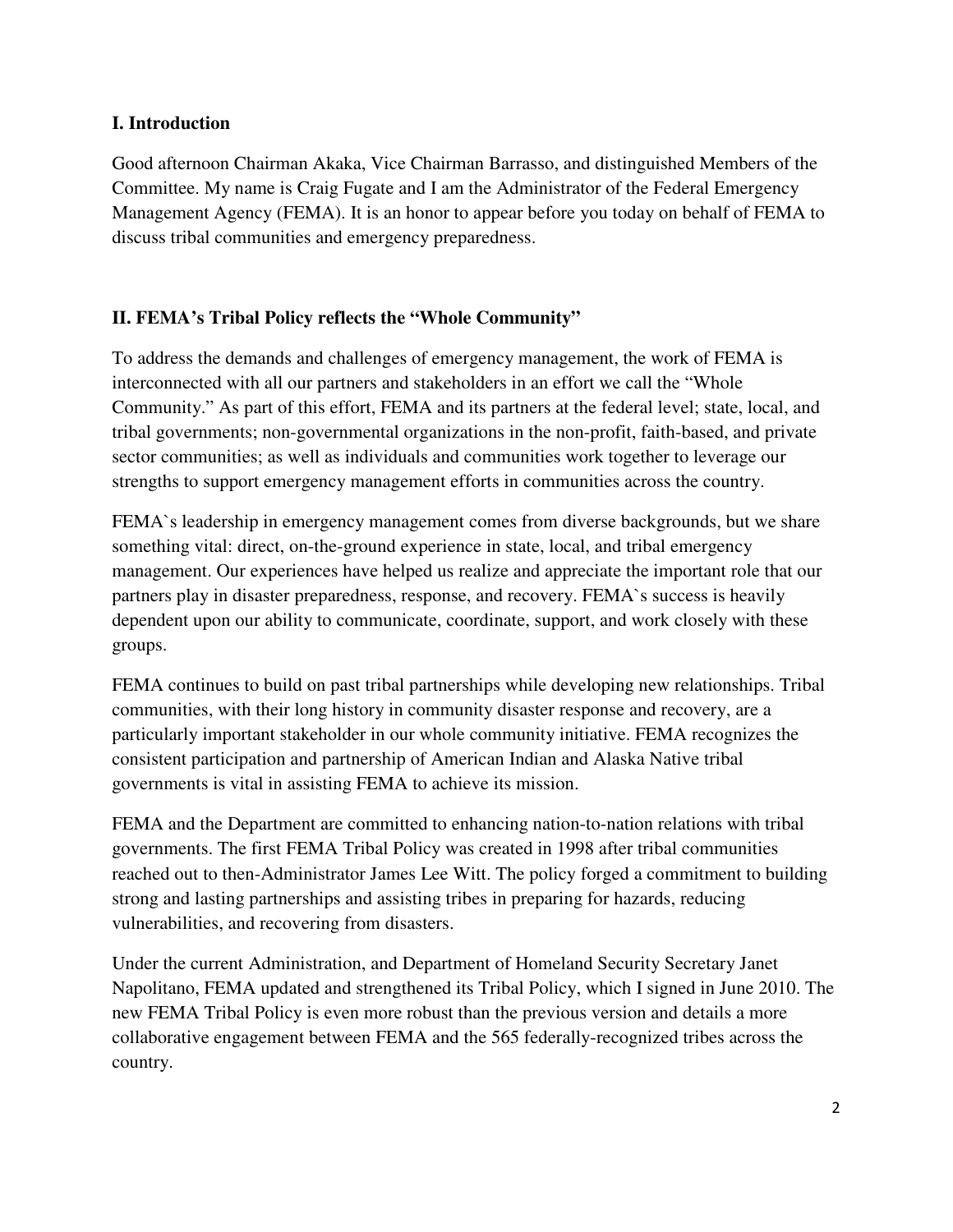In the 2010 policy, FEMA commits to nation-to-nation relationships, collaboration with tribes on FEMA policy development with tribal implications, and to minimizing the imposition of unfunded mandates upon American Indian Tribes.

The updated policy reiterates the Agency's view of tribal governments as inherently sovereign nations and not political subdivisions of states. To this end, and to the extent permitted by law, FEMA consults with tribal governments and addresses any concerns before taking actions that may affect those nations.

In addition, the new policy expressly states that FEMA will identify and take reasonable, appropriate steps to eliminate or diminish procedural impediments to working directly and effectively with tribal governments. In particular, the policy states that FEMA will review portions of the Robert T. Stafford Disaster Relief & Emergency Assistance Act, and other laws, policies, and administrative rules in emergency management activities to determine how FEMA may work more directly with local tribal communities.

FEMA's efforts to work with, and support, the Whole Community are echoed in our coordination efforts across the entire emergency management team, which is required daily by the National Response Framework (NRF) during a federally declared disaster. Through this framework, FEMA leads the coordination of communities, tribes, states, the federal government, and private-sector and nongovernmental partners to provide effective national responses to emergencies. To support tribal communities, as they face the same range of disasters that other jurisdictions face, FEMA tribal affairs specialists maintains daily working relationships with tribal liaisons at our partner agencies. In addition, during active disaster responses and recovery efforts, FEMA may use this authority to issue "mission assignments" that bring specialty assistance from many of our federal partners, such as the Bureau of Indian Affairs, U.S. Army Corps of Engineers, U.S. Health and Human Services, and U.S. Department of Housing and Urban Development.

#### **III. Increased Outreach to Tribal Partners**

The updated FEMA Tribal Policy I signed in 2010 was accompanied by further outreach and support for American Indian and Alaskan Native tribal governments.

In my role as the FEMA Administrator, I have tried to engage tribal communities directly and was honored to be a keynote speaker at the National Congress of American Indians conferences in 2009 and 2010. I also conducted tribal leader listening sessions after these presentations to explain FEMA programs and listen to tribal issues and concerns.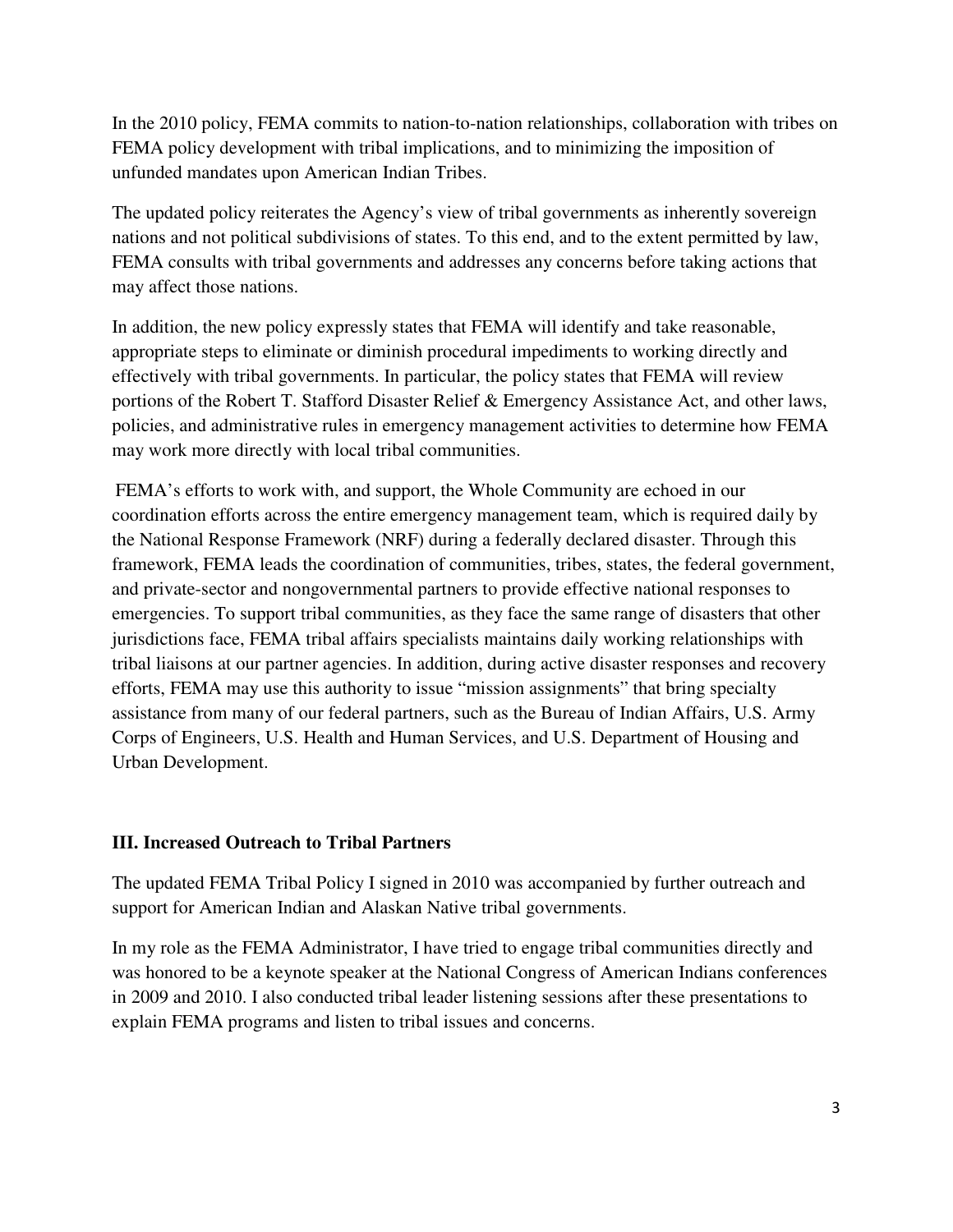In December 2010, I participated in a White House Tribal Nations Conference attended by representatives of more than 400 tribes and hosted by President Obama, several cabinet secretaries, and other senior administration officials. During the event, I participated in a breakout session on Criminal Justice and Security for Secretary Napolitano that emphasized the new Tribal Law and Order Act of 2010 (P.L. 111-211), designed to improve the effectiveness of tribal justice systems.

These direct interactions with tribal representatives have helped me to both learn more about what FEMA can do to support these important partners, and provide increased support to tribal communities. Since I came to FEMA, FEMA has increased the number of employees dedicated to working with tribal governments on disaster response, recovery, mitigation, and preparedness issues. Even before this increase, FEMA had a cadre of Tribal Affairs Stafford Act employees in place who were employed and assigned on an as-needed basis to support Federal Coordinating Officers during the recovery phase of a disaster response.

In 2010, FEMA hired ten new permanent, full-time employees as Intergovernmental Tribal Affairs Specialists to work out of each of the FEMA Regions. This new group of specialized FEMA employees works directly with all federally-recognized tribes within a region to help the communities develop disaster mitigation plans and enhance emergency management capabilities. They also serve as ambassadors for FEMA and the federal government within the tribal communities by providing support in navigating technical requirements and policies.

FEMA also hired an attorney within the Agency's Office of Chief Counsel (OCC) who is trained and experienced in Federal Indian Law. FEMA also sponsors a comprehensive training program through the Emergency Management Institute (EMI) in Emmitsburg, MD with four courses targeted specifically to the tribal emergency management community.

To further strengthen tribal communities' emergency management capacity, DHS/FEMA in 2010 raised the nationwide total for the Tribal Homeland Security Grant Program (THSGP) from less than \$2 million, the minimum required under the law, to \$10 million. The THSGP grants are designed to enhance the ability of tribal nations to prevent, protect against, respond to, and recover from potential terrorist attacks and other hazards. Tribes are also regular recipients of DHS/FEMA Hazard Mitigation Grant Program funds, Emergency Operations Center funds, Operation Stonegarden Funds, and Pre-Disaster Mitigation Grant funds.

#### **IV. Success Stories**

As stated in FEMA's tribal policy and demonstrated by ongoing nation-to-nation relationship building, the Agency is deeply committed to honoring the trust relationship and sovereignty of tribal governments. While working within legal constraints that may require certain approvals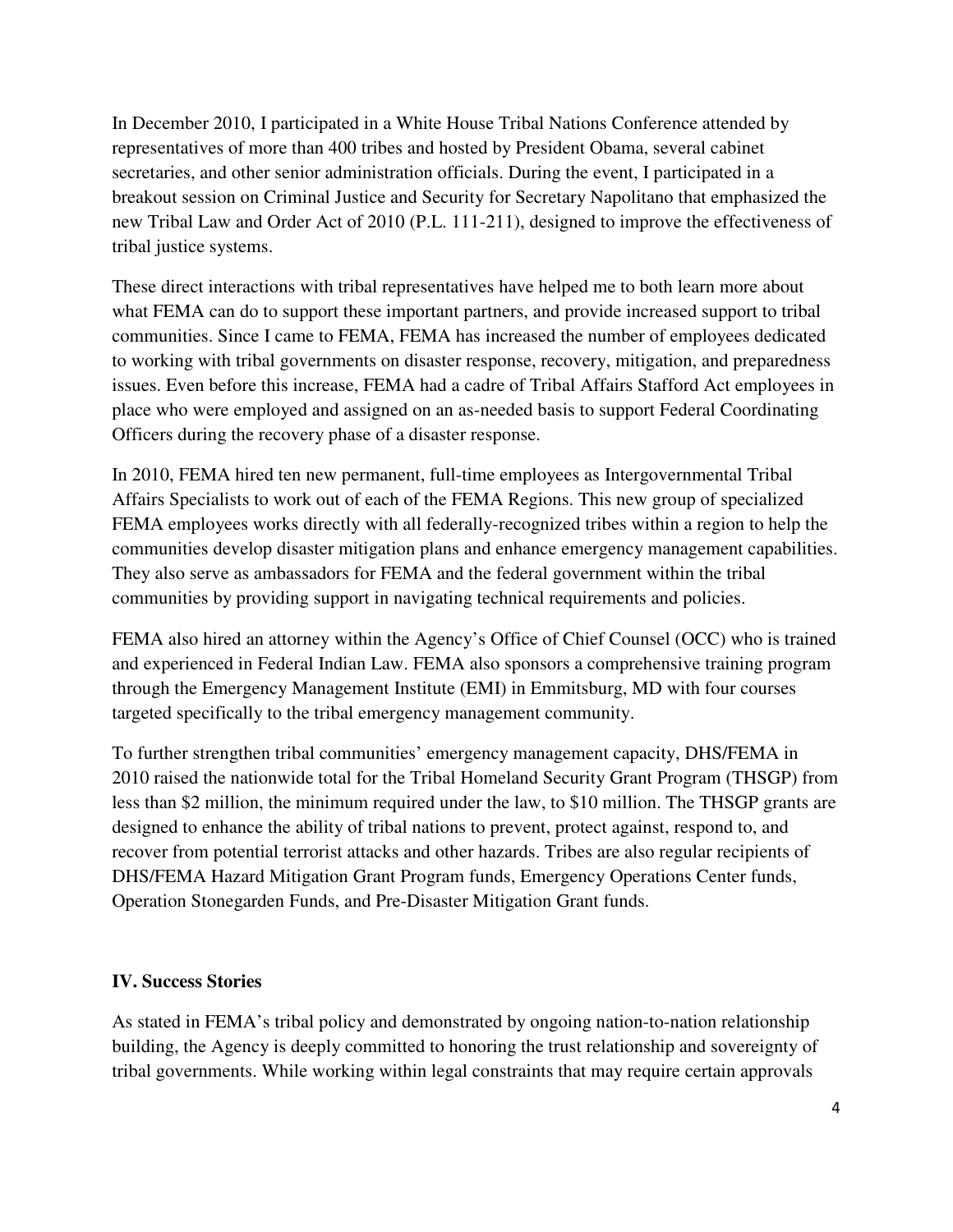from U.S. States in which a tribal nation is located, FEMA strives for direct communication and collaboration wherever possible to ensure that no damage or potential eligibility is overlooked, especially as it pertains to the FEMA Public Assistance program.

FEMA Tribal Affairs staff and Regional staff strive to include tribal representatives in day-today emergency management, so that when disaster strikes, the tribal community knows its rights and options when applying for federal disaster assistance. Currently, only States can request a major disaster or emergency declaration from the President under the Robert T. Stafford Disaster Relief & Emergency Assistance Act. But, as sovereign nations, tribes may elect to apply for federal disaster assistance either directly or as part of a state's disaster request. As direct grantees, tribes manage their own projects and work directly with FEMA officials through the recovery process.

In 2010, the Chippewa Cree Tribe on the Rocky Boy's Reservation of north central Montana forged a new direct grantee relationship with FEMA after surviving a flood disaster. The community suffered through the destruction of substantial tribal infrastructure when a foot of rain and snowmelt caused more than \$31 million worth of damage to roads; water and sanitation lines; and their local health clinic. The tribe tried to fund the losses internally but soon went to the state to add its request to the state's appeal to the President for a federal disaster declaration.

In June 2010, the President approved the Governor's full request for the acknowledged damages at the Rocky Boy's Reservation, enabling the tribe to begin its work as a direct federal disaster assistance grantee. As a direct grantee, a tribe must sign an agreement with FEMA, develop a Public Assistance Administrative Plan, comply with audit requirements, and pay any required non-federal cost share. Due to the severity of the flooding, in the case of the Rocky Boy's Reservation the approved declaration was for 100 percent of the approved cost and did not require the usual 25 percent state cost share.

FEMA has also partnered with other federal agencies to support tribes with their housing needs. In a successful one-time program that began in 2007, tribal governments across the nation partnered with FEMA to use government excess manufactured housing. In accordance with Congressional guidelines and following excess property regulations, unused manufactured homes were transferred to tribal governments. FEMA worked in consultation with the General Services Administration and the Department of Housing and Urban Development (HUD), as well as tribal governments, to develop a distribution plan so that all tribes had an equitable chance to participate.

These homes met all HUD housing regulations for air quality with specifications equivalent to units purchased off-the-lot. As a component of the partnership, tribal governments did not pay to purchase the units, but were responsible for transportation and unit set up. HUD determined that